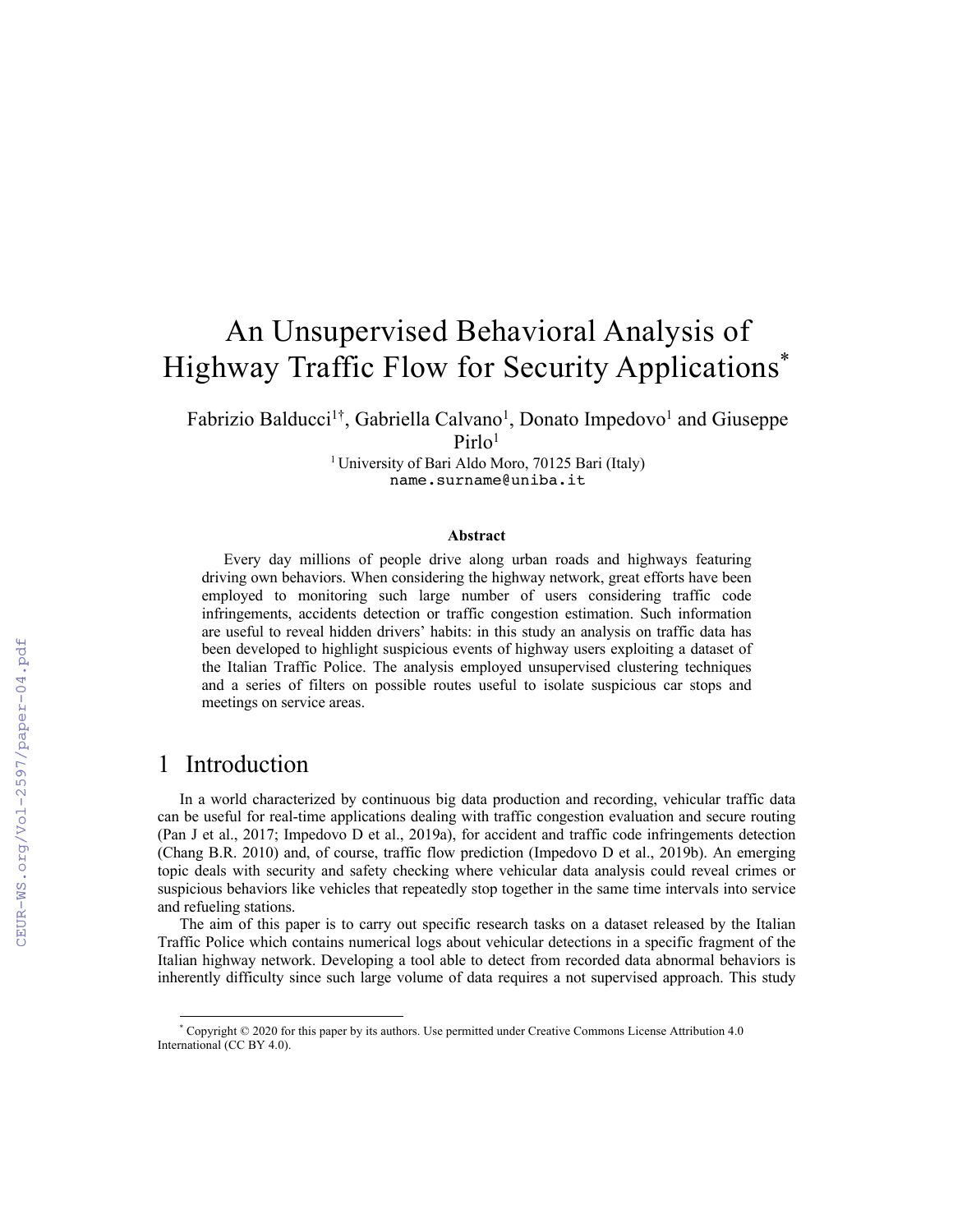provides an operational approach with some basic assumptions about the nature on the data and on the required results that lead to interesting results.

The work is organized as follows: in Section II related works are presented while Section III shows the data sources describing the nature of their information and introducing the tasks proposed by the Italian Police. Section IV relates to the methods, algorithms and tools exploited and in Section V are described the workflow processes developed and the prior assumptions for the analysis whose results are commented and exposed in Section VI. Finally, conclusions and future works are exposed in Section VII.

#### 2 Related Works

In Beshah et al. (2010) it has been showed that road accidents do not occur randomly but are generated by complex relationships between multiple factors and to demonstrate that, driver behavior, road conditions and vehicle types are treated by well-known classifiers (J48, Naïve Bayes and KNN) on the dataset provided by the Addis Abeba traffic control department.

The work of Pakgohar et al. (2011) analyses a road accidents dataset provided by the Iranian police to discover that the role of the human factor in their incidence and severity is very relevant for the type of accident so the CART (Classification and Regression Trees) and Logistic Regression models were adopted to identify three accident classes (fatal, with injured and without injured).

In Jain et al. (2016) an analysis has been carried out on data from the Indian Government in order to identify areas most prone to road accidents together with the dominant factors that trigger them by using K-Means clustering classified with Bayes Nets, Multinomial Bayes and J48 reaching a predictive accuracy of 76,7%; another work about traffic is in Zamani et al. (2010) where IoT and data mining are exploited to create a traffic management system using road signs and traffic lights: data from sensors of five crossroads in Isfahan (Iran) provided information regarding the traffic volume and the type of vehicles creating several clusters with TOD (time-of-day) intervals to identify the traffic conditions.

A deep learning approach for traffic analysis comes from Lv et al. (2015) featuring a mean absolute error (MAE) of 64.0 on a 30-minutes traffic flow prediction comparing four classification techniques while the study of Di Mauro and Ferilli (2018) propose a sequence-to-sequence autoencoder to detect anomalous routes consisting of a Long Short Term Memory (LSTM) model that maps input paths to a vector of a fixed length while a LSTM decoder recovers valid routes with an accuracy of 95,6%. Moreover, Buono et al. (2018) introduce a visual approach to detect anomalous routes using a sequential pattern mining while Fumarola F. and Lanotte (2017) exploit unsupervised learning for traffic anomalies recognition while the work of Bernaschi et al. (2018) results interesting since they apply unsupervised learning techniques on the TRAP-2017 dataset but focusing only on a statistical survey and on the inconsistent records.

Dangel et al. (2014) exploited data collected from 45 routes in Dublin to extract behaviors and levels of self-similarity while Perez-Zuriaga et al. (2013) compare speeds from videos and GPS using questionnaires on ten road segments with two checkpoints on both directions: this data lead to drivers profiling and to a models that estimates the driving styles. The work of Brambilla et al. (2017) introduces motion tracking to perform filtering processes on features like speed estimation and GPS using Hidden Markov Models to compare different driving styles defined on spatio-temporal factors (2015).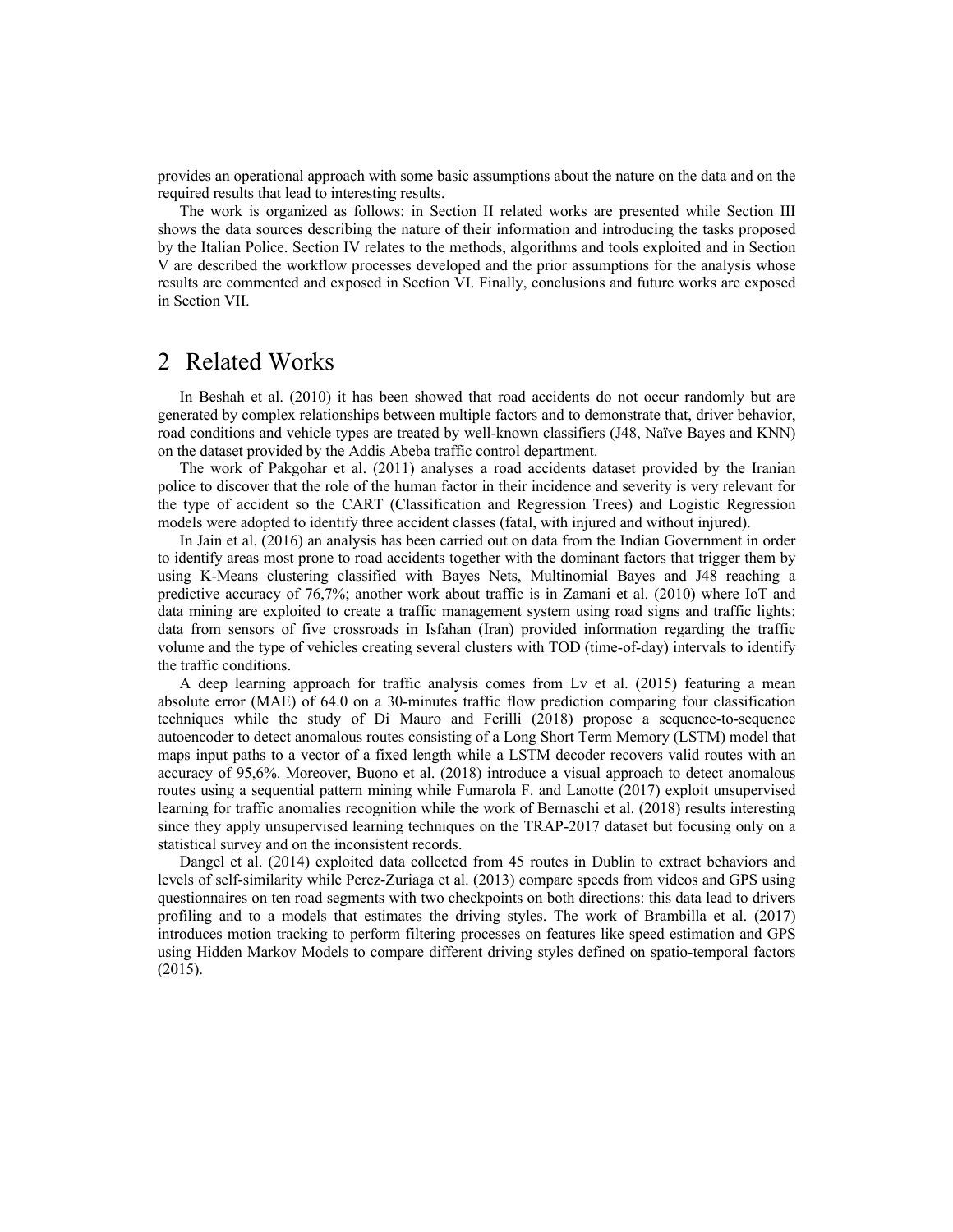## 3 Tasks and Data Sources for a Generative Approach

In the Event occurred at 25-26 October 2017 in Rome (Trap Traffic Police, 2017) there have been presented to researchers some problems regarding surveillance activities on highway traffic with topics

like the detection and tracking of road users (vehicles, bikes, trucks, etc.), behaviors and traffic scenarios understanding, operative applications of traffic surveillance and vehicles accident analysis.

The research tasks proposed were:

- 1. find sequential visit of service areas each facing the other at the same time (inconsistent)
- 2. isolate sequential visits of service areas in the same direction (suspicious)
- 3. detect inconsistent transits under the space-time point of view (proof of cloned plates)
- 4. combinations of the previous cases

Considering the proposed tasks, in this work are performed analyses about the classification of inconsistent or suspicious paths, the identification of paths that sequentially visit service areas in the same traffic flow direction and the detection of recurring car meetings in service areas.

The provided public dataset is TRAP-2017 (Leuzzi F. et al, 2018 and Trap event: Polizia di Stato, 2019) containing automatic acquisition of vehicular plates by official highway portals (SICVe-PM systems) placed on section of 350Km in the Italy territory. For such research studies only a small part of the highway detections has been provided by the Italian State Police: in particular, 365 CSV files from 1st January 2016 to 31 December 2016, containing the transits of 14,351,059 different vehicles of which 6,958,429 have at least two registered transits for a total of 111,089,717 textual entry records.

Each record consists of five attributes:

- 1. **plate**: univocal anonymized identifier of a real vehicular plate
- 2. **gate**: the gate number where the detection happened
- 3. **lane**: the travel lane of the detected vehicle
- 4. **country**: the Nation to which the detected plate belongs
- 5. **timestamp**: date and time of detection, with precision up to seconds

An official map representing the stretches of highway to which the detections belong has been provided resulting useful to make assumptions about the nature of the plate recordings while the distances (kilometers) between gates and the position of the service areas is also available.

The dataset is not provided with labels (ground-truth) about the effective anomalous detection so it results impossible to use the supervised approach: it is necessary to extract and calculate features that allow to make hypotheses on the nature on the nature of such vehicular detections.

The CSV files have been translated into tables of a relational database with the aim to determine the average speed of vehicles between two successive gates as well as to outline steps of larger paths by generating paths through the concatenation of passages under the highway gates with a temporal order (consecutive detections). Given the specific interest on vehicular stops at service stations, all paths generated for each vehicle through gate detections will be reduced to those containing at least a service station.

In this way, it results useful a pre-processing step that deals with anomalous values according to the map topology, and specifically to isolate the following cases:

• a plate recognized at gate A and C without being detected at gate B (detection fault or suspicious path)

• temporally near detections over very far gates (a system timing error or clues of cloned plates)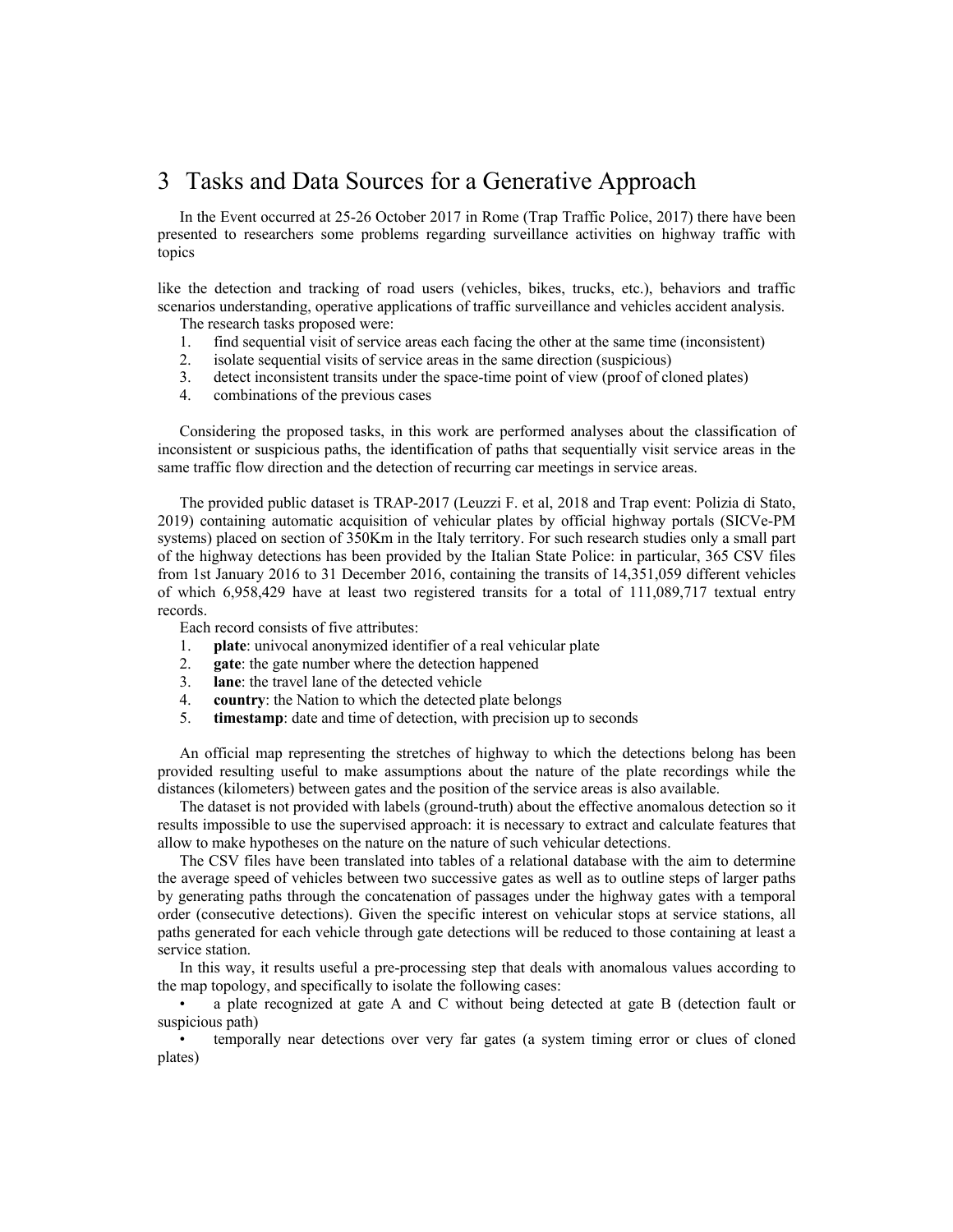#### 4 Methods and Tools

The main approaches required to perform the steps described in the previous section for big data analysis are: Regression and Classification (use pre-labeled data to predict values or labels for never seen before objects) and Clustering (divide data into similar subsets named clusters without previous labeling). Since in the TRAP-2017 dataset there is no a-prior information on data to analyses (i.e. the specific behavior of a vehicle is not known) and, more specifically, there is a lack of knowledge about the history of each vehicle circulating on the highway, a possible way to work is to use part of available data to build such knowledge in a complete unsupervised manner adopting some basic assumption.

Among the unsupervised techniques the K-Means has been chosen due to its power, speed and relative simplicity of execution not needing excessive computational resources: it consists in associating n elements (vehicles in this case) in K clusters (specified depending on the specific task performed) according to their neighbor (calculated with some metrics based on numerical distances). The vehicle set will result clustered in groups that are compact as possible within them (intra-class closeness), and almost distinct (inter-class distance) from each other. Each cluster is identified by its centroid, or midpoint since K-Means algorithm results suitable to group similar behaviors starting from a collection with no prior knowledge as in this work.

To perform machine learning advanced clustering, the *RapidMiner Studio* framework will be adopted: it is a visual workflow tool used to manage big data from pre-processing phases to the algorithms applied on heterogeneous data sources. It provides a set of already available facilities also allowing to integrate its visual part with code like Python scripting. The use of this powerful but also accessible tool with a friendly user interface and a fast productive time, brings advantage like a quick replication, reuse and customization of workflows and/or their components (blocks) and like the possibility of a soft introduction in small/medium business and industrial environments.

# 5 Generation of Vehicular Paths for Service Area Visits

From CSV and serialized SQL tables all data have been imported on RapidMiner generating the possible routes between highway gates made by each vehicle (supposing the consecutive gate connections): each record considered as a "candidate step" of a generated vehicular path has the form [plate - entrance gate - exit gate] in such generative approach while the 'country' attribute will be ignored in the following since missed in almost 35% of the records.

There have been developed three sub-processes for this task where the first one is 'Generate road steps' performed using peculiar RapidMiner blocks, starting from an ExampleSet where the code plate of all vehicles have been ordered:

• Multiply: doubles the ExampleSet by creating two identical copies

Merge Attributes: takes the two ExampleSets and combines attributes according to their position and order; in this way can be joined the consecutive highway gate detections that have been crossed by a vehicle two by two, useful for the next step that generates the vehicular paths

Filter: select only records in which vehicular plate maintains an ascending or descending detection order (i.e. instances of vehicles that proceed on the same highway route)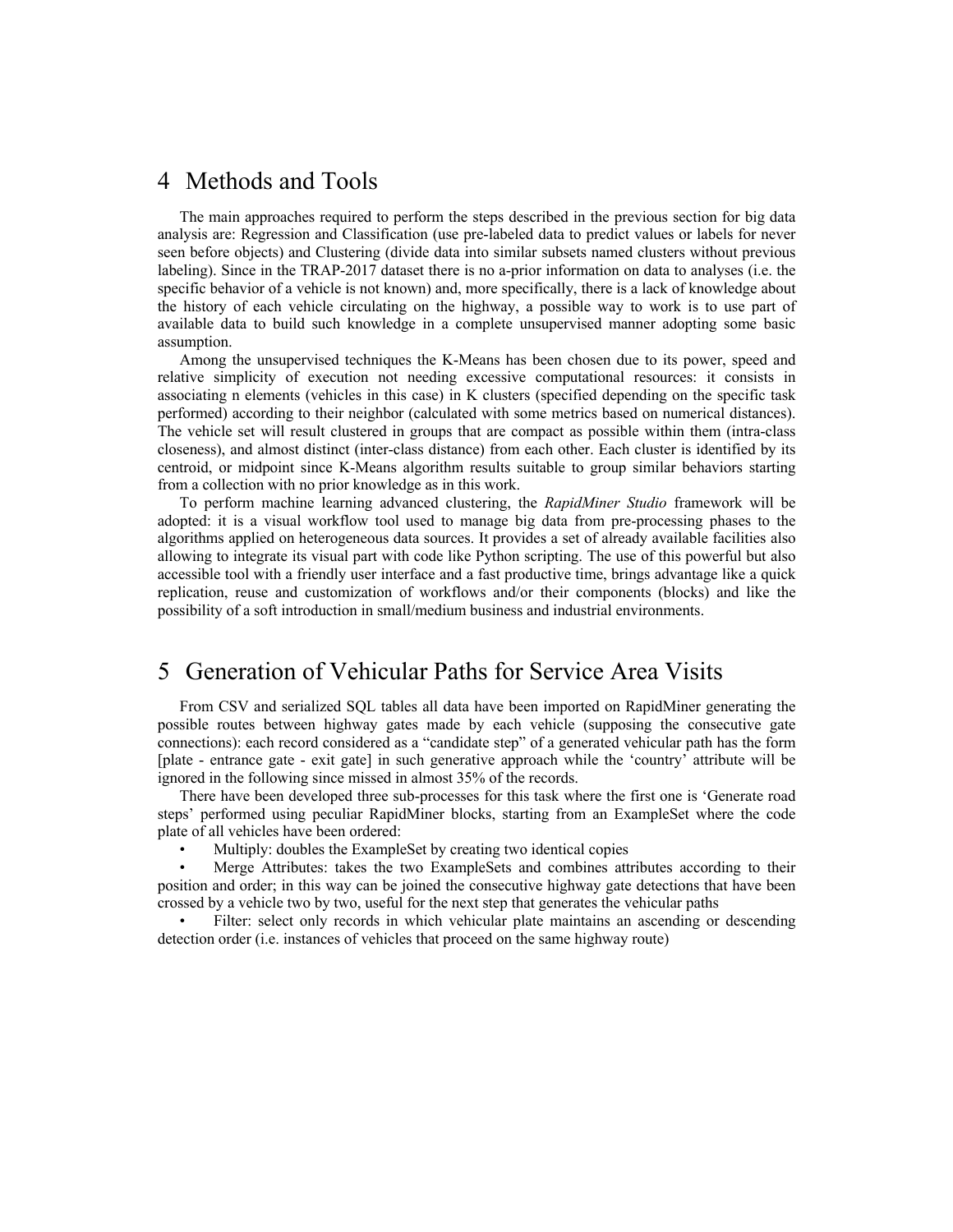Next, according to the highway real topology (three branches, see the TRAP-2017 dataset documentation) in the provided map inconsistent routes can be removed. In the workflow in Figure 1 there is the second sub-process 'Generate and Remove inconsistent roads" where the first block is an operator configured for each of the three highway branches in the provided map (parameter *n*).



**Figure 1:** Workflow to generate vehicular paths and Remove inconsistent roads.

Generate left  $\&$  right gate highway (param. n): based on the value assumed by the parameter n, generates the new attribute "left gate" and "right gate" using the gate code from the map for the highway branch n.

Remove not valid paths: remove the unlawful steps of vehicular path by checking only those where real consecutive gates in left or right travel direction (from the map) correspond to the produced records of the selected highway branch n

Remove left & right gate: remove the 'left/right gate' vanilla attributes previously created since invalid paths have already been removed



**Figure 2:** Sub-process "Select Gates".

The sub-process in Figure 2 applies further filters for a valid vehicular paths on each highway branch.

Filter only correct direction roads: selects path routes for correct consecutive directions (for example, if from the map the position of gate 5 comes first of the gate 8 then the opposite will be discarded)

• Generate average speed: generates the average speed of vehicles (that can be used as a clustering feature) with a Python code script that exploits the timestamps

Remove paths  $> 1.5$  days: paths whose total time-duration is greater than 1.5 days are removed because out of the scope of this investigation, assuming highway entrances on different days rather than very long stops

Remove attribute plate 2: removes from the dataset an attribute related to the building of the vehicular steps during previous ExampleSets merging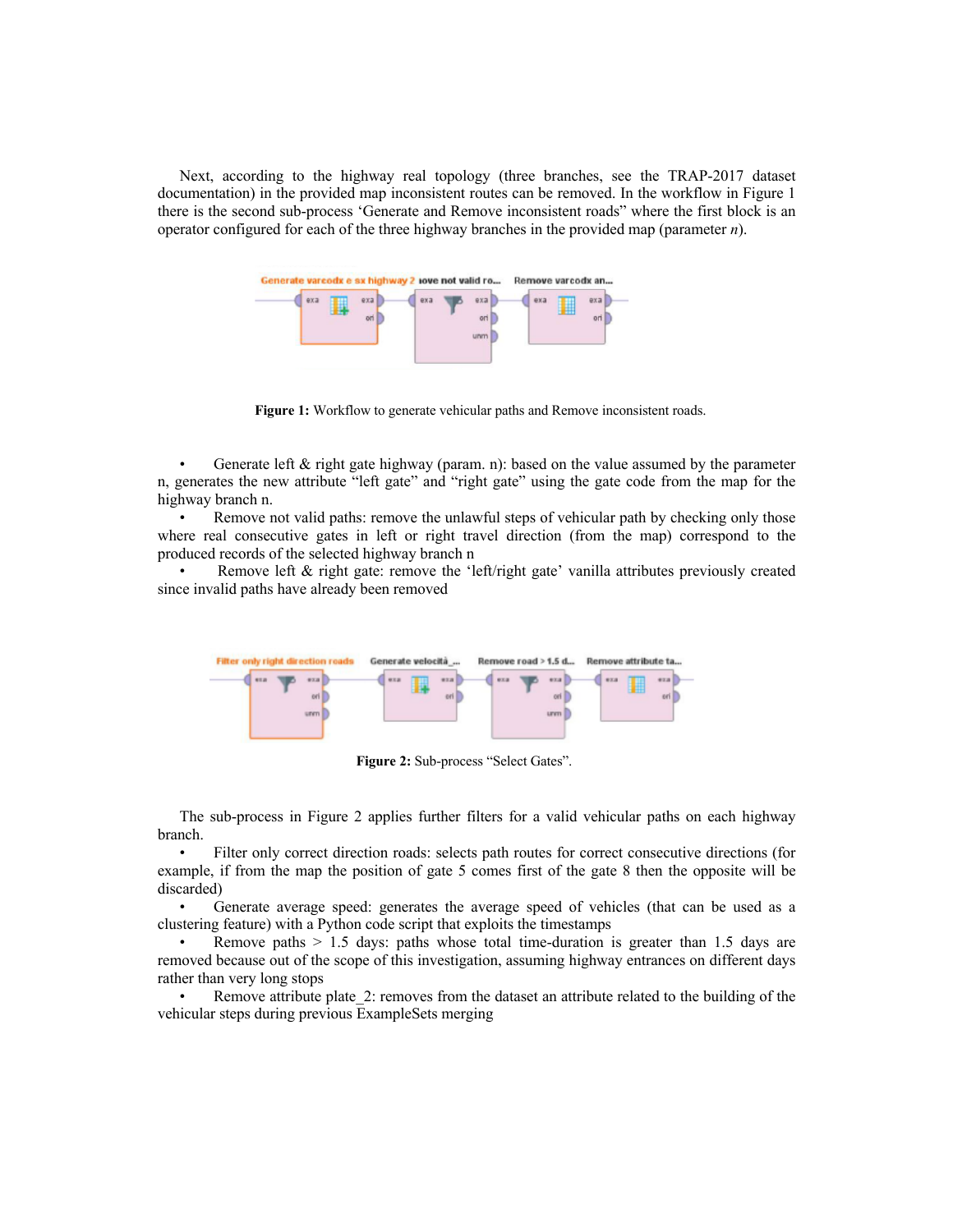

**Figure 3:** Workflow for the vehicular path unsupervised clustering.

The "vehicular path" clustering workflow in Figure 3 performs an unsupervised K-Means clustering on the paths generated by the previous processes. Figure 3 reports the whole workflow for a single highway branch (that must be executed for each of the three branches).

The first sub-process block (Load) is used to retrieve data from the repository concerning the highway part to which routes to be classified belong: there are three 'Load year Highway n' subprocess with twelve Retrieve operators, one for each month, so that they can create a global ExampleSet.

The latter is given as input to the 'Choose Road' sub-process in which there are nine filter operators, one for each route pieces (founded manually from the provided documentation highway map) containing almost a couple of service station: the two timestamps in fact, indicate the passage under the first (entering) and second (exit) gate respectively with a calculated average speed. Next, the timestamp values for each detection gate couple are transformed in numeric values to be employed in the K-Means clustering: the number of executions was set to 50 while the Euclidean Distance was chosen for similarity measures, having to compare the average velocity; the number of K after several attempts has been set to an optimal value of 3.

An aspect of the study involves a further analysis to search the generated vehicular paths while considering their amount of stopping time in services areas considering the stops that involved more than one vehicle (suspicious encounters).

At the end of the previous clustering process, the relevant clusters were re-clustered with the K-Means with the aim to highlight vehicular paths featuring an average velocity low enough to suggest the presence of almost one stop in them. As a result of the processes a set of nine repositories is obtained, one for each path containing almost a service area in which there are vehicles that stopped almost one time in them. Each record contains therefore two timestamps, which indicate the passage respectively under the first and second passage and the average speed.

Now that they have been obtained the individual stops of the various vehicles, it is necessary to found which of them stopped together in almost one service station. To do this, a new K-Means clustering can be used in a different way since the main idea is to find k circles, each of which corresponds to simultaneous or very close stops by two or more cars. In this way, the workflow in Figure 4 exploits the dataset containing detections for 365 days where a year is composed of 8,760 hours: the timestamps are converted into numeric values and a trial-error method is used to set the cluster number to be detected trying different combinations (8760 as the same, 4380 by dividing by 2, 2920 by dividing by 3 and so on ...). An optimal number of K was found to be 2920 with which the algorithm is able to identify simultaneous stops and even stops reasonably close to each other to be put together.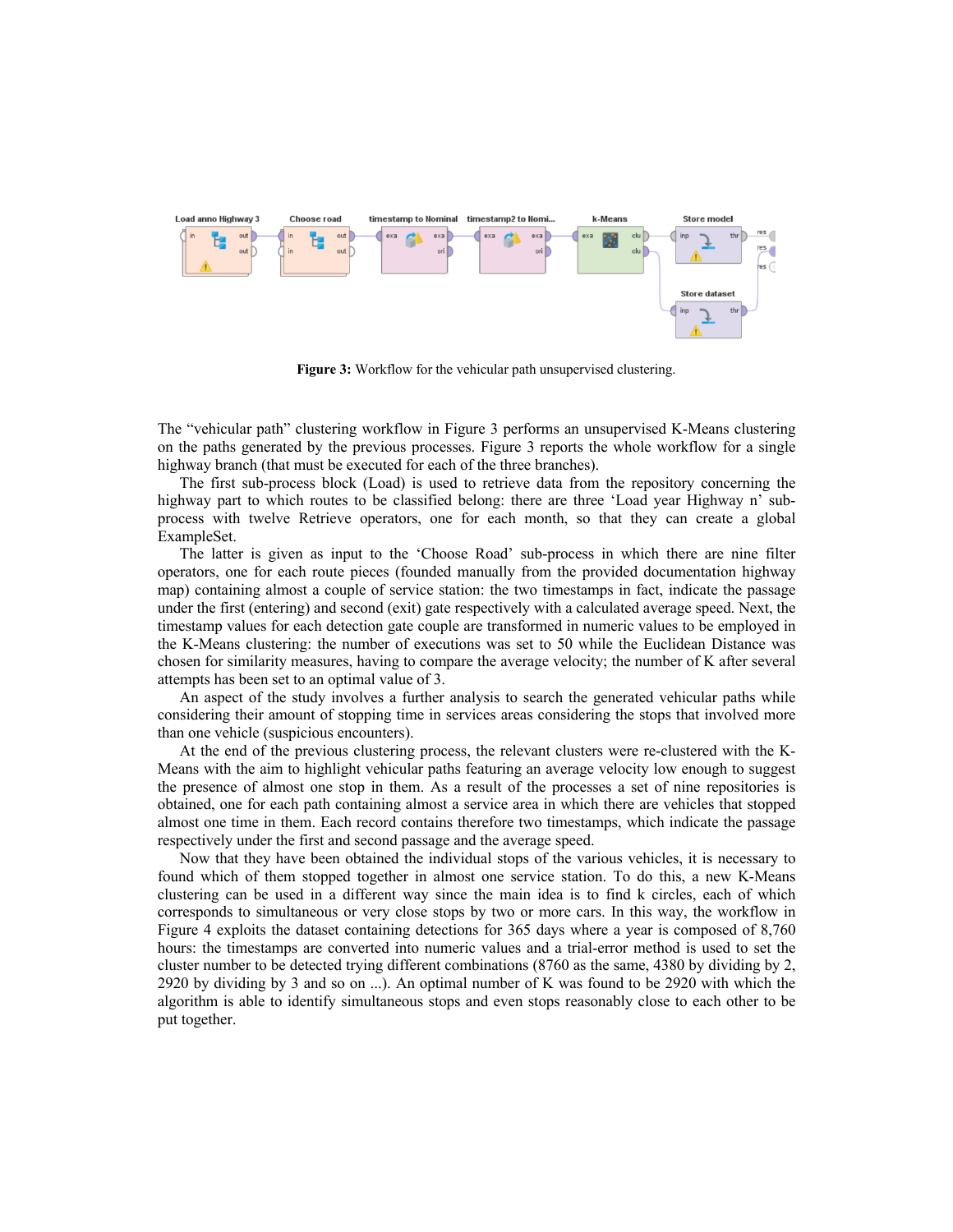

**Figure 4:** The clustering workflow of the vehicular stops to find vehicles that stopped together in almost one service station during their paths.

The step before the search for plates that have been together several times stopping in a service station consists in the union of the stops identified among all the generated paths. In the workflow of Figure 5 is depicted the workflow where repositories of the various paths are loaded together adding an attribute to differentiate them (called 'service\_station'), indicating the two gates within the service station is located; moreover, the routes outputs are merged into a single ExampleSet with the Append operator and, after have been sorted by the 'plate id' attribute.

At this point, a filter removes plates that appear only once, since this means that they have not stopped several times and therefore are not necessary; subsequently, now all the clusters containing only one record are removed since they are vehicles that have not stopped with others.



**Figure 5:** The workflow for the union of the generated vehicular paths that contains stops in service stations.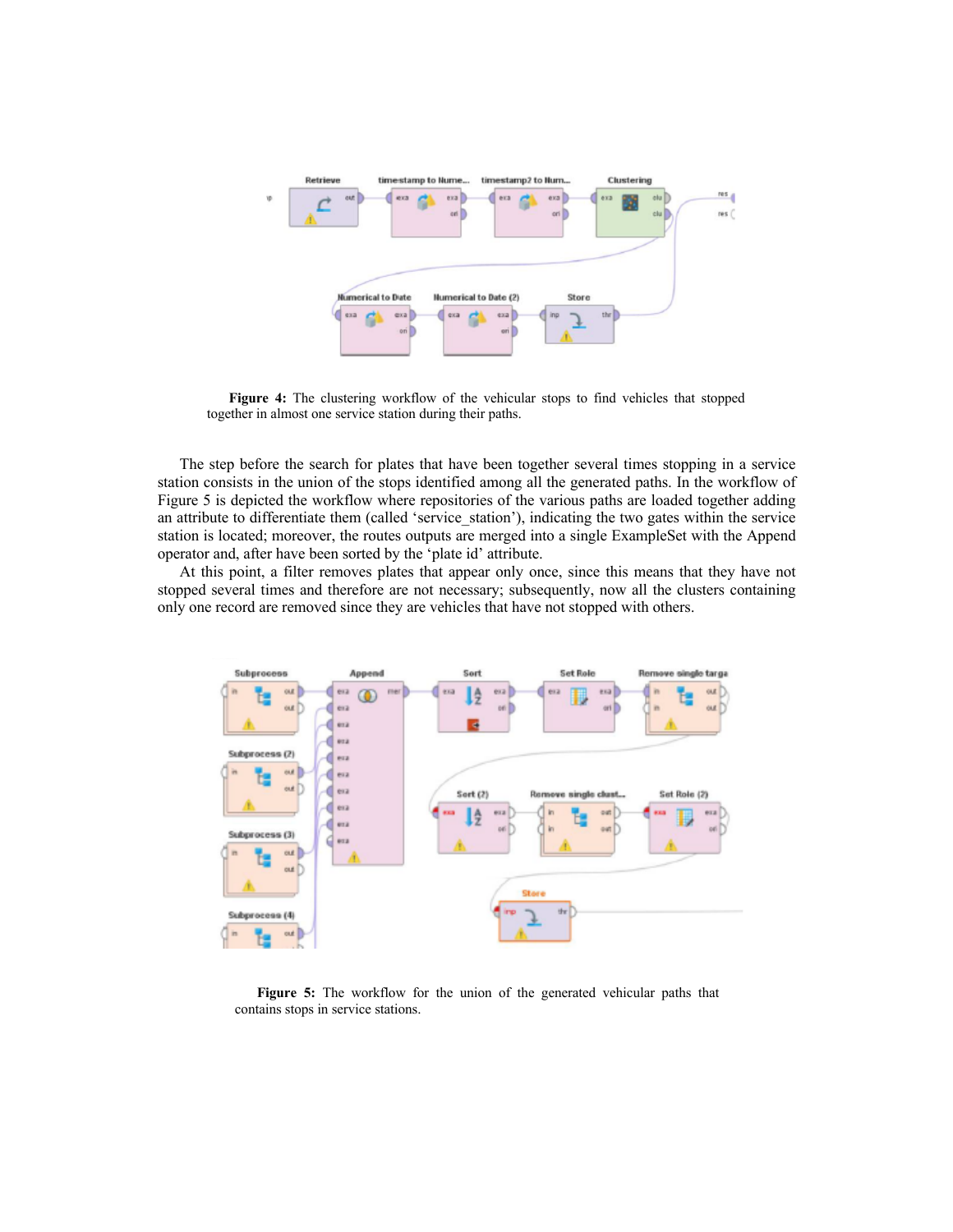The final workflow depicted in Figure 6 consists in crossing all the detected stops for all the service stations during the entire year, with the aim to find all the times that vehicles stopped several times together. Starting from the previous dataset about all the generated records, a new one is created in which plates belonging to the same cluster are coupled two by two; the set is split and is given as input to a Loop operator to execute operations for each group (i.e. for each group of vehicles that have almost one stop together). In this way, finally, there will be obtained N repository, where N is the number of plates found more than once together stopped in service stations.



**Figure 6:** The final workflow "Multiple Stops".

### 6 Experimental Results

Results for the classification of the vehicular paths generated exploiting the highway gate detections and that includes service areas are in Table I. The unsupervised classification consists in three clusters where the average velocity is the main feature: the 'standard paths' cluster (velocity between 105 and 122 Km/h) contains the 73.07% of the total while the 'impossible' paths (average velocity over 500 Km/h) are the 0.03%.

| <b>Path Classification</b> | <b>Velocity</b><br>(avg) | <b>Total Paths</b><br>generated | <b>Amount</b> on<br>the total |
|----------------------------|--------------------------|---------------------------------|-------------------------------|
| Standard                   | $105 - 122$ Km/h         | 1.797.838                       | 73.07%                        |
| Impossible                 | $>500$ Km/h              | 813                             | $0.03\%$                      |
| Too many stops             | 10-70 Km/h               | 661.646                         | 26.9%                         |

**Table 1:** Results of the "Vehicular paths" clustering

Moreover, emerges that paths containing too many stops (featuring a suspicious average velocity between 10 and 70 Km/h) are the 26.9% and so, together with the impossible routes cluster, can request further inspections from the Traffic Police.

Looking to the clustering process outputs, it has been found that:

• the largest cluster denotes an average velocity between 105 and 130 km/h (the standard for the Italian highway)

• the less numerous cluster features impossible speed values between 500 and 10.000 km/h; vehicular plates in this cluster require further investigation by the police and by the highway owners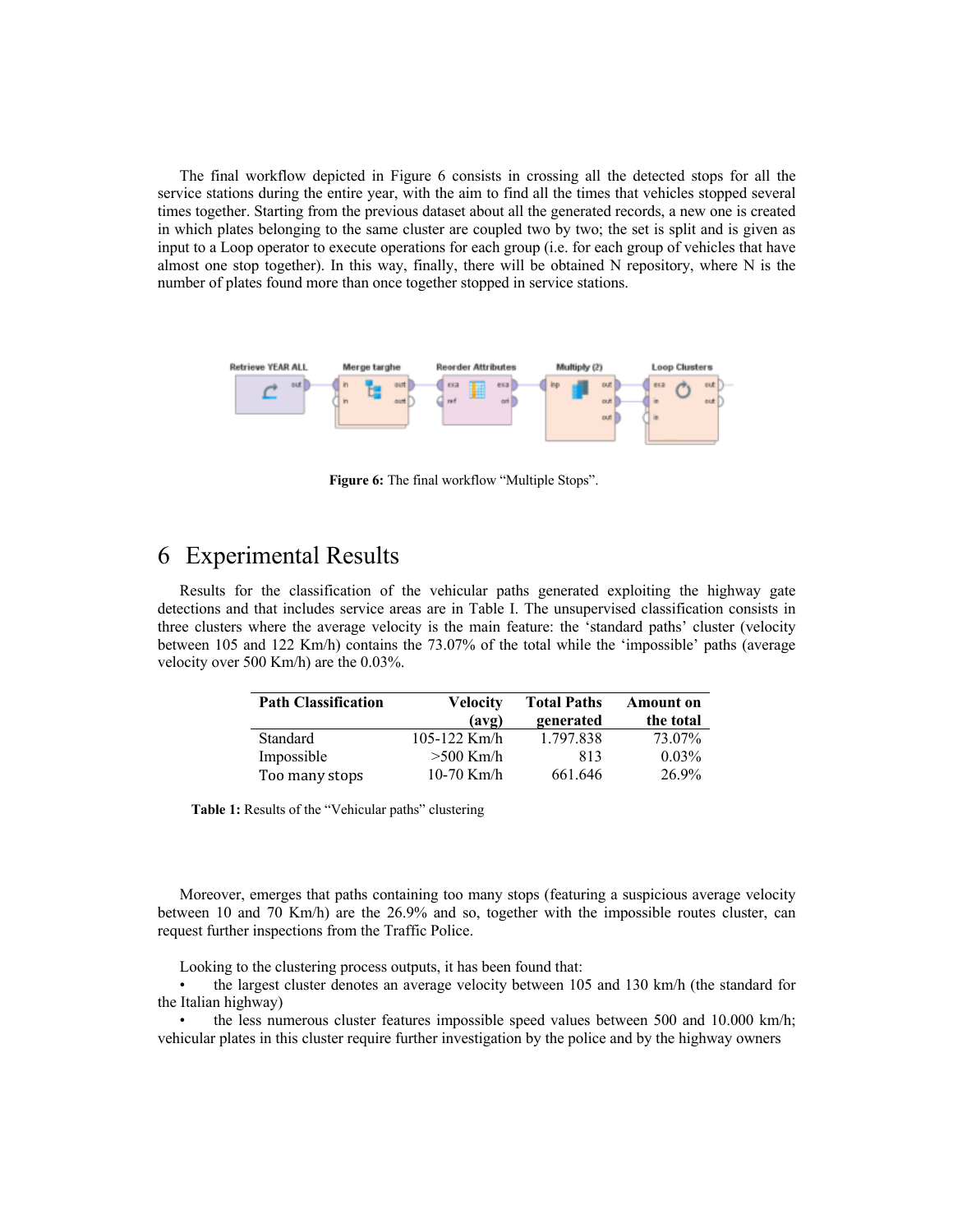In Table II it is depicted a further clustering process that takes into account the length of the generated vehicular paths, considering transits and stops through services stations: vehicles that had long journeys are 18.5% while the average 'normal' ones are 53.1%. Very short paths through the highway branches that could be suspicious are the 28.4%.

| <b>Route Classification</b> | Velocity        | <b>Total Paths</b> | <b>Amount</b> on |
|-----------------------------|-----------------|--------------------|------------------|
|                             | (avg)           | generated          | the total        |
| Normal                      | 50-85 Km/h      | 283.043            | 53.1%            |
| Long                        | $0.5 - 15$ Km/h | 98.618             | 18.5%            |
| Short                       | 22-37 Km/h      | 151.358            | 28.4%            |

**Table 2:** Results of the "Vehicular stops" clustering.

From this second clustering stage that specializes the first one emerges that the total number of stops is 2.495 of which 2.267 (90.9%) are classified as 'standard' while the vehicular stops classified as 'suspicious' are only 228 (9.1%).

Moreover, at the end of the clustering pipeline can be noticed interesting considerations when taking into account the time waiting for all the stops in the service stations contained in a vehicular path, especially for a stop time of one hour or more: for example, there are two vehicular plates that stopped immediately following each other all the Thursday nights in the same service station (between gates 18 and 23): this fact appears suspect because the owner of plate '55302' may have left something hidden inside the service station, that the owner of plate '33811' could take soon after. Similar cases occur in the same service station where the two vehicles stationed simultaneously or when the two vehicles remain in the service areas for almost an hour at each meeting.

Further improvements can be obtained considering the stability of repetitive patterns using a similarity measure (D. Impedovo et al., 2012; Pirlo et al., 2013) and updating strategies while discovering new patterns (Pirlo et al., 2009; Impedovo et al., 2011).

#### 7 Conclusions

This work presents a pipeline to approach in an unsupervised way the analysis of the TRAP-2017 vehicular dataset. The proposed approach builds a workflow process exploiting the RapidMiner framework able to build vehicular paths on highway branches exploiting consecutive gate detections estimating the average velocity, with the aim to highlight certain vehicular behaviors. In such way the described workflows can isolate sequential visits of service areas clustering vehicles that suspiciously stopped together several times as well as find inconsistent paths under the space-time point of view which are indicative of cloned license plates.

The use of such visual workflows that constitute a customizable automatic tool easy to use and integrate could provide great advantages to the Police forces that with human abilities are able to analyze only a small part of the daily traffic data recorded massively throughout the highway network. The provided results in fact isolate groups of suspect vehicles (and therefore worthy of further checks) certainly of much lower number than the total amount, in fact from results emerges that about 1/4 (26.9%) of the generated vehicular paths postpones suspicious stops and only 0.03% could affect vehicles with copied or altered plates.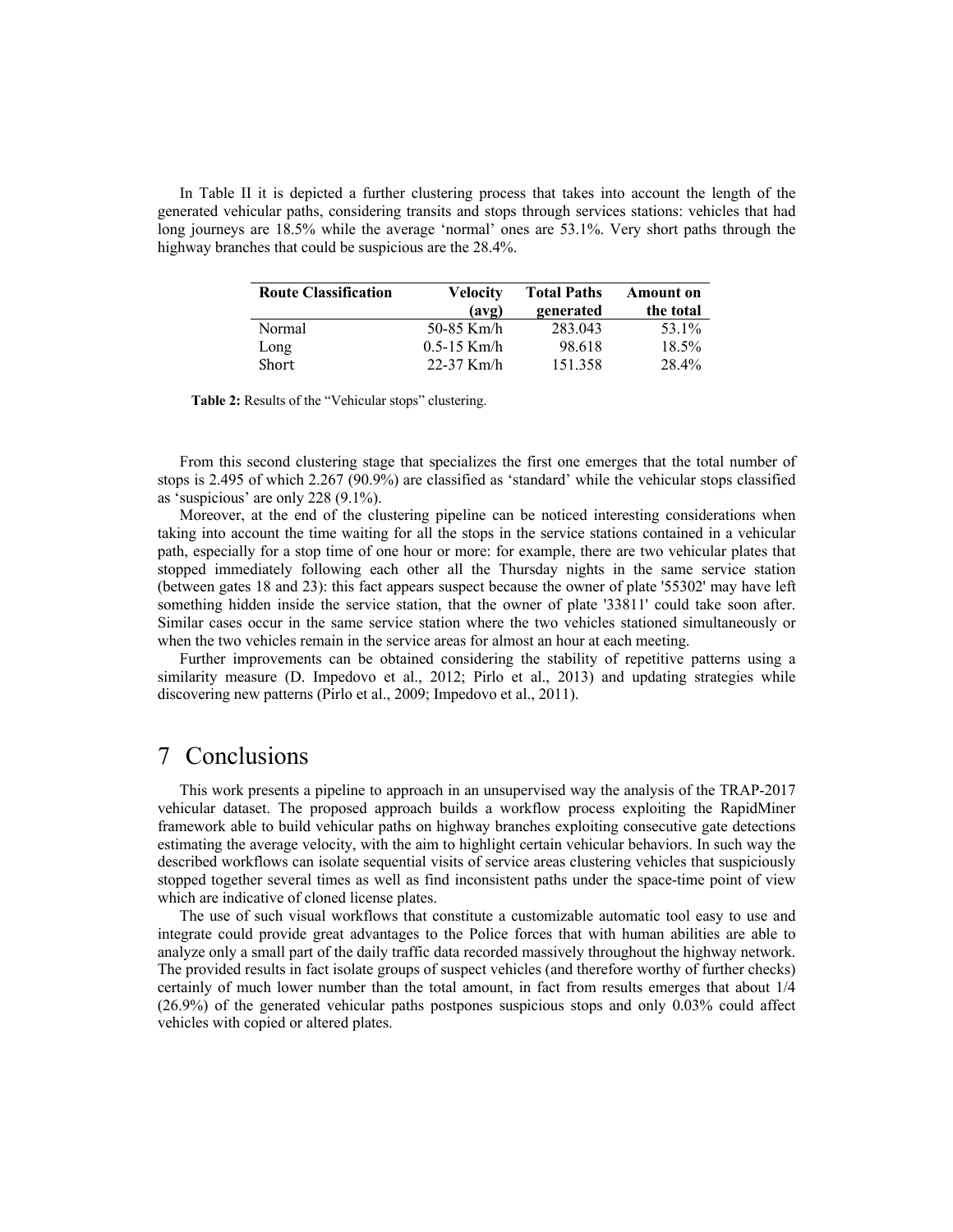Since the proposed approach is unsupervised through K-Means clustering, it emerges the need to validate the assumptions made during the processes; in future work it will be useful retrieving the real vehicles plates corresponding to the identifiers provided in the dataset in order to compare the unsupervised technique with the supervised one; additional data could come from services able to verify the suspected plate owner legal status. A further improvement could be made by revealing exactly which part of highway has been provided as well as the weather conditions and the highway information concerning the traffic, in order to better understand any delay or stop due to bad weather, road works or accidents, thus excluding bad and misunderstanding detections.

### 8 References

Bernaschi, M., Celestini, A., Guarino, S., Lombardi, F., Mastrostefano, E. (2018). *Unsupervised Classification of Routes and Plates from the Trap-2017 Dataset*. In Traffic Mining Applied to Police Activities, pp. 97–114.

Beshah, T., Hill, S., (2010). *Mining Road Traffic Accident Data to Improve Safety: Role of Road-Related Factors on Accident Severity in Ethiopia*. In AAAI Spring Symposium: Artificial Intelligence for Development.

Brambilla, M., Mascetti, P. & Mauri, A. (2017). *Comparison of different driving style analysis approaches based on trip segmentation over gps information*. In IEEE International Conference on Big Data, pp.3784–3791.

Buono, P., Legretto, A., Ferilli, S. & Angelastro,S. (2018). *A visual analytic approach to analyze highway vehicular traffic*. In 22nd International Conference Information Visualisation (IV), pp. 204– 209.

Chang B.R., Tsai B.F., Young C.P. (2010). *Intelligent data fusion system for predicting vehicle collision warning using vision/GPS sensing*. In Expert Systems with Applications 37(3), pp. 2439- 2450.

Dangel, U., McDonagh, P. & Murphy, L. (2014). *Micro analysis of urban vehicular data for enhanced information services for commuters*. In IEEE Vehicular Technology Conference, pp. 1–7.

Di Mauro, N., Ferilli, S. (2018). *Unsupervised lstms-based learning for anomaly detection in highway traffic data.* In Foundations of Intelligent Systems, Springer International Publishing.

Ellison, A.B., Greaves, S.P. & Bliemer, M.C. (2015). *Driver behaviour profiles for road safety analysis*. In Accident Analysis Prevention 76, pp. 118–132.

Fumarola F., Lanotte, P.F. (2017). *Exploiting recurrent neural networks for gate traffic prediction*. In Italian Conference for the Traffic Police Springer, pp. 145–15.

Impedovo, D.; Balducci, F.; Dentamaro, V.; Pirlo, G. (2019a). *Vehicular Traffic Congestion Classification by Visual Features and Deep Learning Approaches: A Comparison*. Sensors 2019, 19, 5213.

Impedovo, D.; Dentamaro, V.; Pirlo, G.; Sarcinella, L. (2019b). *TrafficWave: Generative Deep Learning Architecture for Vehicular Traffic Flow Prediction*. Appl. Sci. 2019, 9, 5504.

Impedovo, D. and Pirlo, G. (2011). *Updating Knowledge in Feedback-Based Multi-classifier Systems.* International Conference on Document Analysis and Recognition, Beijing, 2011, pp. 227- 231.

Impedovo, D., Pirlo, G., Sarcinella, L., Stasolla, E., Trullo, C.A. (2012). *Analysis of stability in static signatures using cosine similarity*. Proceedings of the International Workshop on Frontiers in Handwriting Recognition, IWFHR, art. no. 6424397, pp. 231-235.

Jain, A., Ahuja, G., Mehrotra, D. (2016*). Data mining approach to analyse the road accidents in India*. In Reliability Infocom Technologies and Optimization (Trends and Future Directions), 5th International Conference on, pp.175–179.